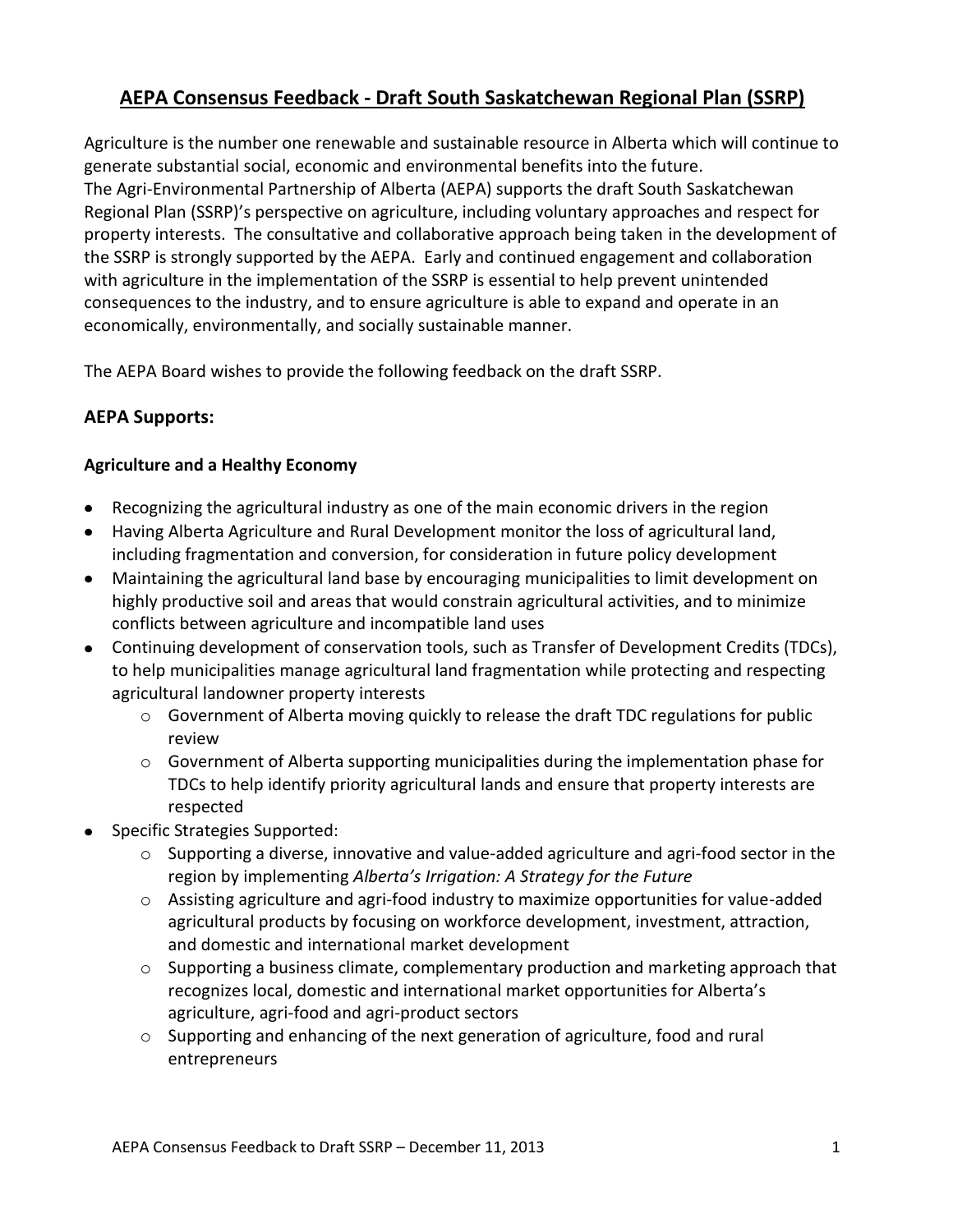### **Irrigation Agriculture**

- Specific Strategies Supported:
	- o Implementing *Alberta's Irrigation: A Strategy for the Future*
	- $\circ$  Continue developing an optimized water management infrastructure system
	- $\circ$  Continue working towards the Water for Life outcome with all sectors demonstrating beneficial management practices

#### **Stewardship and Conservation on Private Lands (Ecosystem Services)**

- Recognizing:
	- $\circ$  contributions of landowners for their stewardship and conservation efforts on private lands (strong tradition)
	- o contributions and value of private land in supplying ecosystem services for Albertans, and identifying opportunities to support ecosystem services on private land
	- $\circ$  value of ecosystem services supplied by economic sectors reliant on private lands
- Government of Alberta moving quickly to explore and facilitate economic tools, such as financial incentives, and developing market-based instruments for ecosystem services that are voluntary and provide business opportunities for private landowners
- Engaging the agriculture industry early in developing market-based approaches to better understand how the market works, and to identify any potential unintended consequences for the industry
- Specific Strategies Supported:
	- o Developing and facilitating continued adoption of beneficial management practices (BMPs) that demonstrate the agriculture and agri-food sector's commitment to environmental stewardship
	- o Encouraging and supporting continued stewardship of Alberta's private lands by developing and piloting regionally-appropriate conservation tools

# **Environmental Management Frameworks**

- Engaging the agriculture industry in determining potential impacts to the industry's sustainability relating to:
	- $\circ$  development of management actions for the air quality and surface water quality management frameworks
	- $\circ$  development of the biodiversity management framework and management actions there is currently a lack of clarity around how the biodiversity management framework will look and therefore the agriculture industry needs to be engaged in its development to help prevent unintended consequences to the industry
- Having a collaborative approach by the Government of Alberta in determining appropriate place-based triggers or limits established within the biodiversity management framework
- Developing and using beneficial management practices, and education and awareness programs, as a management response if a trigger or limit has been exceeded in a management framework (recognizing a stronger management action may be required when a limit has been reached)
- Continuing research, education and incentives to encourage beneficial management practice adoption relating to water quality, air quality, and biodiversity

AEPA Consensus Feedback to Draft SSRP – December 11, 2013 2